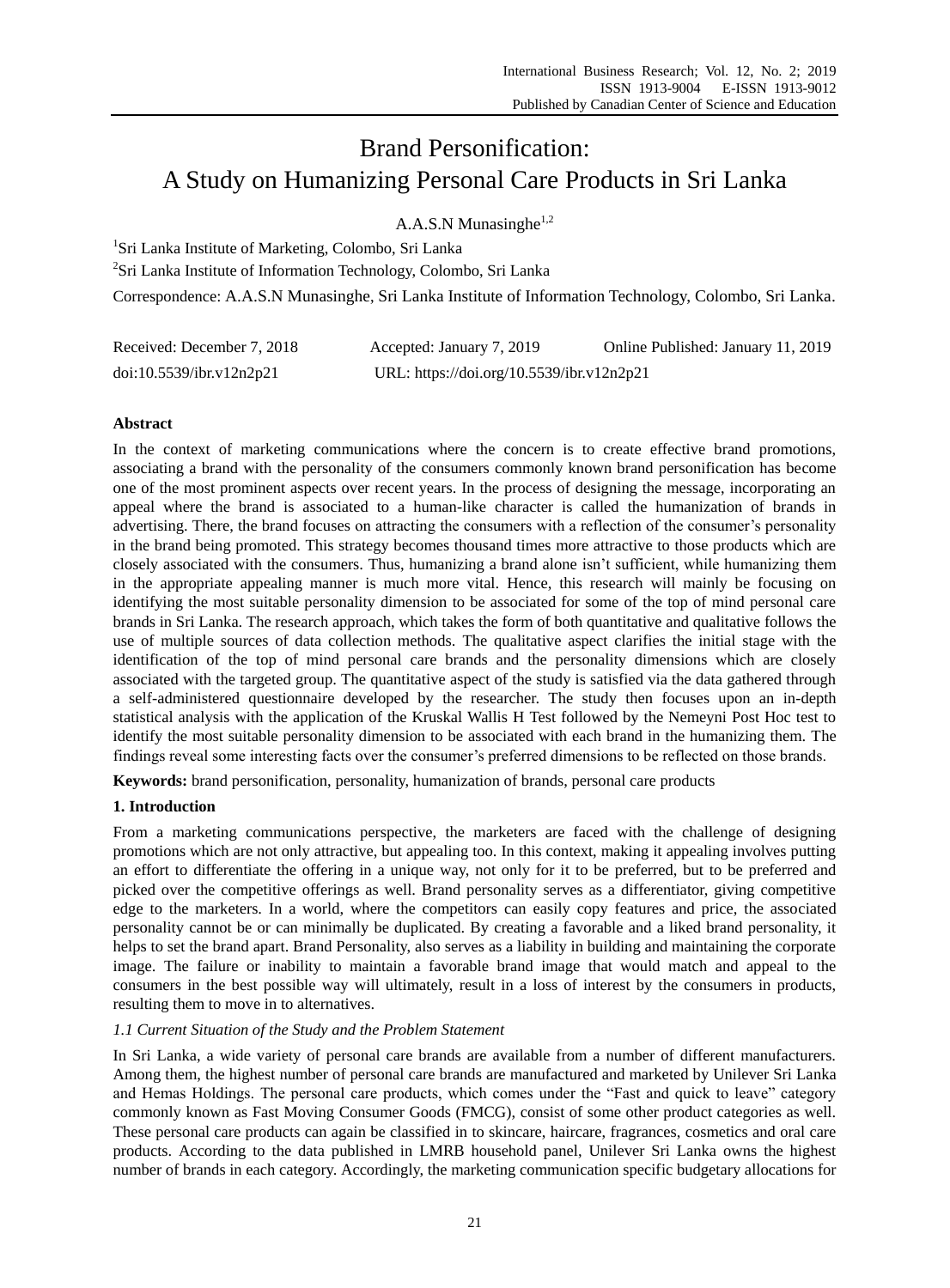this product category compared to the other categories also remain to be the largest (Cooray, 2016). Hence, making the best use of such investments is of utmost importance by creating a positive impact on the sales. For this purpose, the role played by the communications is to be assessed as it serves as a prime factor in affecting the ultimate purchase decision of the customers.

With the intention of deepening the understanding on this, a mini-survey conducted by the researcher reveals that majority of the female consumers prefer to see the their personality being reflected in the personal care brands they consume the most. The reason or the justification was cited as those products being personally attached to them.

This finding was also confirmed by (Maehle & Shneo, 2010), stating that the consumers tend to prefer and purchase brands which matches with their personality which has a congruence with their own self-concept. Thus, it can be noted that the requirement isn"t always about creating a personality for a brand, but associating it with a human personality which would match. Therefore, the marketers face the challenge of creating appealing communications to the customers, which goes in line with the target audience"s personality. The importance does not only lie in creating a strong brand personality, but to create a personality which matches and fits its users while appealing them. Hence, the marketers are faced with the requirement of creating a brand personality which goes in line with the personality of the target audience.

## *1.2 The Objectives of the Study*

With the focus upon that, this study will be aiming to identify the most appropriate personality specific dimension to be highlighted in a selected number of brands. The particular objective is fulfilled by identifying the personal care product types in the Sri Lankan FMCG industry followed by the identification and of the dimensions brand personality first.

Due to the inability of dealing with a large scope, as there are over 200+ personal care brands are available in Sri Lanka, top of mind brand from each category was chosen to carry out the study.

## **2. Literature Review**

On the base of animism, the brands possess unique personalities on their own (Dolatabadi, Kazemi, & Nima, 2012). Similarly, the human"s conscious as well as the subconscious mind feels a need as in personifying the objects to interact with the intangible world. Therefore, it is considered that most of the direct and interactions that the consumers have with a brand can affect the perceptions on personality (Plummer, 1984). It makes it convenient for consumers to connect with personality as opposed to a claim or a benefit in becoming familiarized with a brand. This becomes more import in the context if the brand is specifically something which is personally attached to a person. Thus, personification gives brands a unique identity, and enables the consumers to build relationships with them (Bensi, 2015).

In the context of creating advertisements for a brand, an interesting concept utilized by the modern marketers in attempting to put the consumer"s perception of a brand in to a human –based character. Thus, it ends up giving a personality to the brand. In terms of associating the personality, the brand is assumed to be a person and it is known as brand personification (Aaker, 1997).

On top of that, it is accepted by many that the consumers tend to be receptive and responsive towards those communications delivered via a spokesperson who has a emotional bond with the buyer, over a person who does not have (Santos, 2014). Similarly, the brands are also capable of forming similar relationships with the consumers through their adaptation of human behavior and characteristics which ultimately results in a better receptive nature and responsiveness. From the consumer's point of view, brand personification is important for them in as they consider the possessions they own as a part of themselves. Majority, relate their self and identity partially in the products that they purchase and what those goods symbolize. Some people also associate their self-worth in terms of the above discussed associations.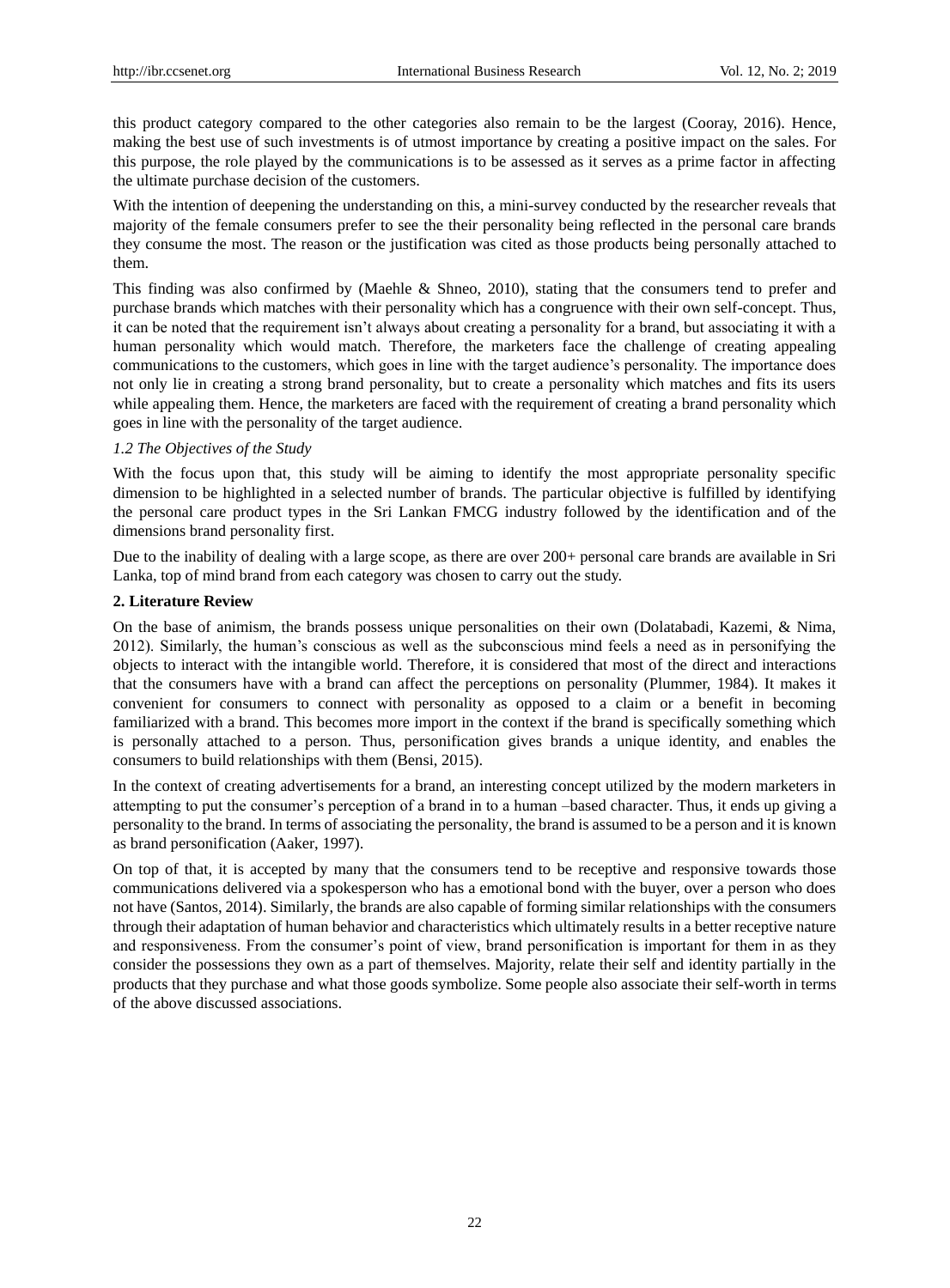



Figure 1. Brand Personality Framework Source: (Aaker, 1997)

A brand would acquire such a profile with the associations created through an advertisement including the users associated with that product or the endorsers involved in promotions (Monger, 2012).

In spite of being largely characterized by the personality traits, the feelings are also reflected in the brand personality. Aaker 1997, states that the consumer"s attitudes and behavior which is connected with the brand preference followed by a purchase decision is moderated with the presence of a favorable personality. For example, if there that is a person who is adventurous and excitable, it is most likely to associate that person with a feeling of urgency or excitement. On the other hand, the purchase or consumption of another band could be associated with feelings such as security and calmness.

It is also considered that, brand personality aids in creating an association of the brand with important life values. For example, those values are concerned with an excitement in life, self-respect, self-expression etc. since the individuals have distinguishing traits which are different from one another, the values they hold also differs accordingly. Therefore, a brand which is capable of getting itself a distinctive personality, may get highly attached with a certain value, and will eventually attract people who admire that value.

This concept is ultimately concerned with creating a better understanding of the brands with the consumers, and then maintaining a healthier relationship between brands and consumers. Aaker (1997) further states that the consumer attitudes and behaviors are actually a reflection of Brand personality, which ultimately gets connected with the purchase intention of the consumer through the brand preference being created.

A study on "sincerity, sophistication and excitement: The different effects of perceived brand Personality on brand extension evaluation reveals that the brand building process and brand personality shaping, the selection of what sort of a personality to be shaped, is considered as a prime factor on most of the long term marketing objectives (He, 2012). In this entire process of defining themselves, the consumers choose brands which have a brand personality that is congruent with the self-concept which is one"s own definition of their self (Dolatabadi, Kazemi, & Rad, 2012).

A study on "Congruence between brand and human personalities" reveals that the congruity between brand and the user"s self-image acts as a motivational factor in consumer preference and choice. The findings elaborate that, excitement, sophistication and ruggedness seem of utmost importance in brand personality over the other as the consumers prefer brands with those personality traits over sophistication and excitement. It is further noted that greater the intensity of personal expression in brands, higher the probability towards a purchase intention through a brand preference (Maehle & Shneo, 2010).

Hence, with the understanding of the above context, the markets are encouraged to contact with the customers through the personality, by building a personality to their brands which matched consumer"s personal traits that helps the consumer's in quickly preferring those brands (Banerjee, 2016).

A consumer"s preference towards a brand is reflected through the personality in most of the instances (Banerjee, 2016). This relationship is supported by few theorists as it was also found that the consumers do not merely purchase brands for the sake of functional benefits. Thus, the purchase is also driven with preference to display their identities. With reference to the same reason, the consumers tend to prefer brands as they feel them to be matched or consistent with their personalities (Banerjee, 2016). Thus, it is said that the consumers prefer a brand, when they see themselves in it. Hence brand preference is consistent with consumer personality to a greater extent (Aaker, 1997). At the same time, theorists such as Mulyanegara, Tsarenko, Anderson (2009) had found a significant relationship between the five dimensions of the Aaker"s brand personality model and brand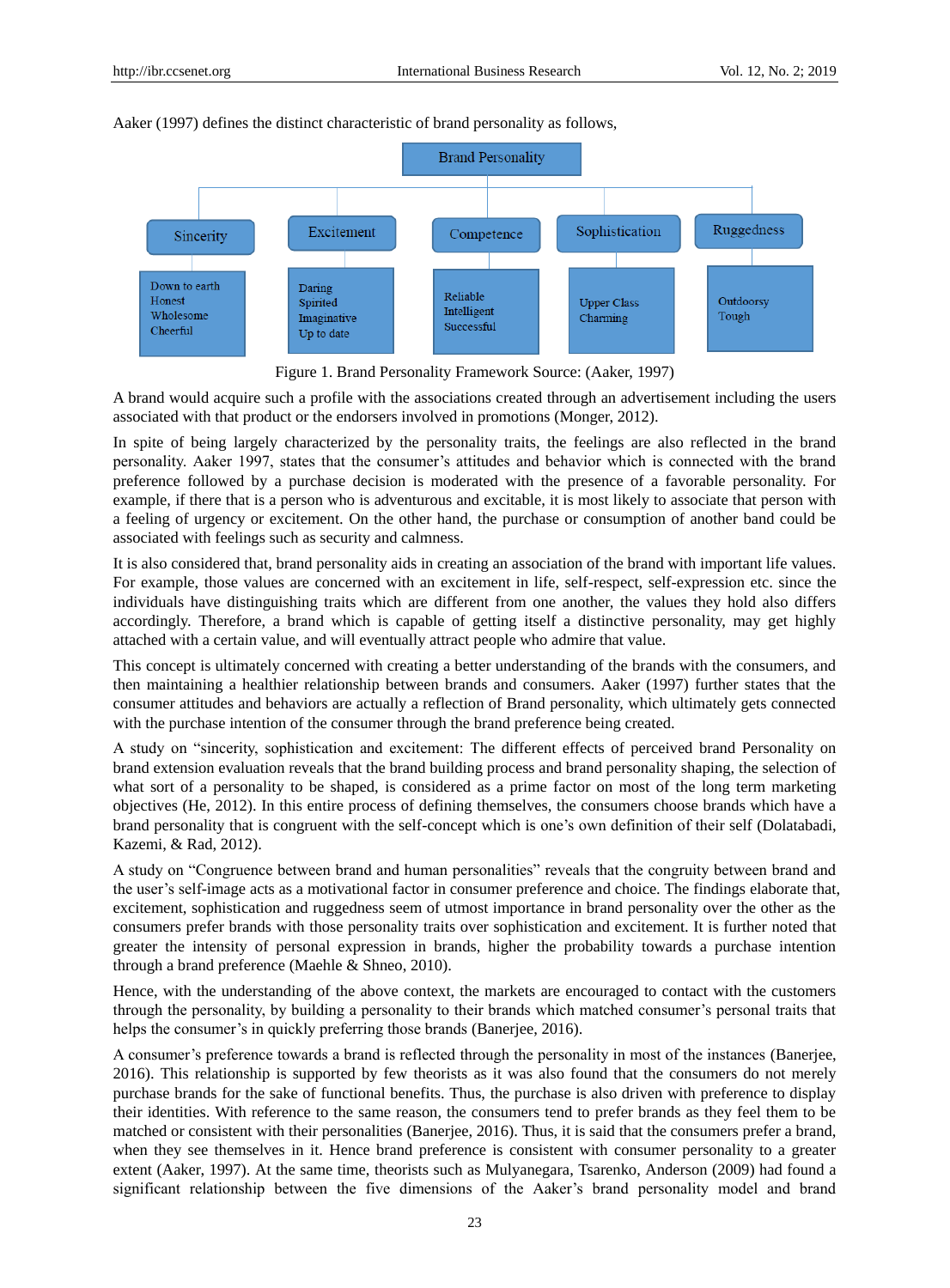#### preference (Banerjee, 2016).

A study on consumer perception and brand personality traits for making cosmetic purchases has revealed that consumer"s involvement towards the brand in terms of preference and purchase is highly influenced by the personality traits associated with a brand (Gupta, 2013). Thus, further revelations were made in terms of the moderating effect of consumer perception as well.

Thus, it can be said that in the current context, people do not purchase products for mere consumption and the capabilities, but for also their representation and symbolization and the symbolic qualities (Jinsu,2014).

## **3. Methodology**

This research follows a mixed-method with the incorporation of both qualitative and quantitative approaches. The study commenced with a qualitative approach to deepen up the understanding of the study area followed by a quantitative approach to measure the various views and opinions.

## *3.1 Sample Population*

As a result of the emerging lifestyles of people, personal care product belongs to a considerable and a major portion of non- food related expenditures of the Sri Lankans (The Central Bank of Sri Lanka, 2017). By considering the demographic figures across Sri Lanka, female consumers born in 1980s and 1990s were considered as being a significant group to engage with. These young adults consisting about 3.5 million strong and their expenditures on personal care products showed a rapid growth (The Nielsen Company, 2017). Therefore, the target population considered had females aged 20-35. The population was narrowed down further via a sample chosen through the convenient sampling technique.

## *3.2 Sample*

Since the study initially commenced with the intention of deepening the understanding on the study area and to choose the top of mind brands. Three Focus Group Discussions (FGD"s) having 5 members in each was conducted. To ensure the consistency of the findings via the homogeneity of the group, female personal care consumers aged in between 16-30 was included in the discussions.

Once the top of mind brands was finalized through the FGD"s, those findings were incorporated to design the structured questionnaire to be distributed among the target sample. Once, this data collection instrument was finalized, it was distributed to 200 female consumers of the same target population as described above through the convenient sampling technique. This, marked the utilization of the quantitative data gathering aspect of the study. Those were then quantified and analyzed with the statistic-based methods to come up with a conclusion in choosing the most appropriate personality dimension.

The entire data collection procedure can be aligned with the overall objective of the study as follows,

Table 1. Data collection procedure

| Objective |                                                 | Source of Data    | Data Collection Instrument                                      |
|-----------|-------------------------------------------------|-------------------|-----------------------------------------------------------------|
|           | Identification of the personal care product     | Secondary sources | Company brochures websites                                      |
|           | types in the Sri Lankan Fast Moving Consumer    | Primary sources   | Focus group discussions -participants to                        |
|           | Goods industry $-$ narrowing it down with the   |                   | name the brand which comes to their                             |
|           | selection of the widely consumed 5 brands       |                   | mind when they hear the category name.                          |
|           |                                                 |                   | The brands named by majority in each<br>category to be selected |
| 2.        | Identification of the dimensions of the Aaker's | Secondary         | Past literature                                                 |
|           | brand personality model                         | Primary           | Focus group discussions                                         |
|           |                                                 |                   |                                                                 |
| 3.        | Indicating the relationship between purchase    | Primary           | Structured Questionnaire comprising of                          |
|           | intention and brand personality dimensions      |                   | 25 Rank based, 2 Likert Scale and 2 open                        |
|           |                                                 |                   | ended questions                                                 |

## **4. Findings and Discussion**

## *4.1 Results of the Focus Group Discussions*

With the use of the 3 focus group discussions conducted, the top of mind brand of the each personal care product category was identified and listed down. These focus groups discussions which lasted for about 45 minutes each were capable of providing the researcher with an understanding of the insights of the personal care product consumers. Accordingly, the top of mind brand identified from each category is listed below

- Hair care- Sunsilk brand manufactured by Unilever Sri Lanka
- Skin care- Vaseline brand manufactured by Unilever Sri Lanka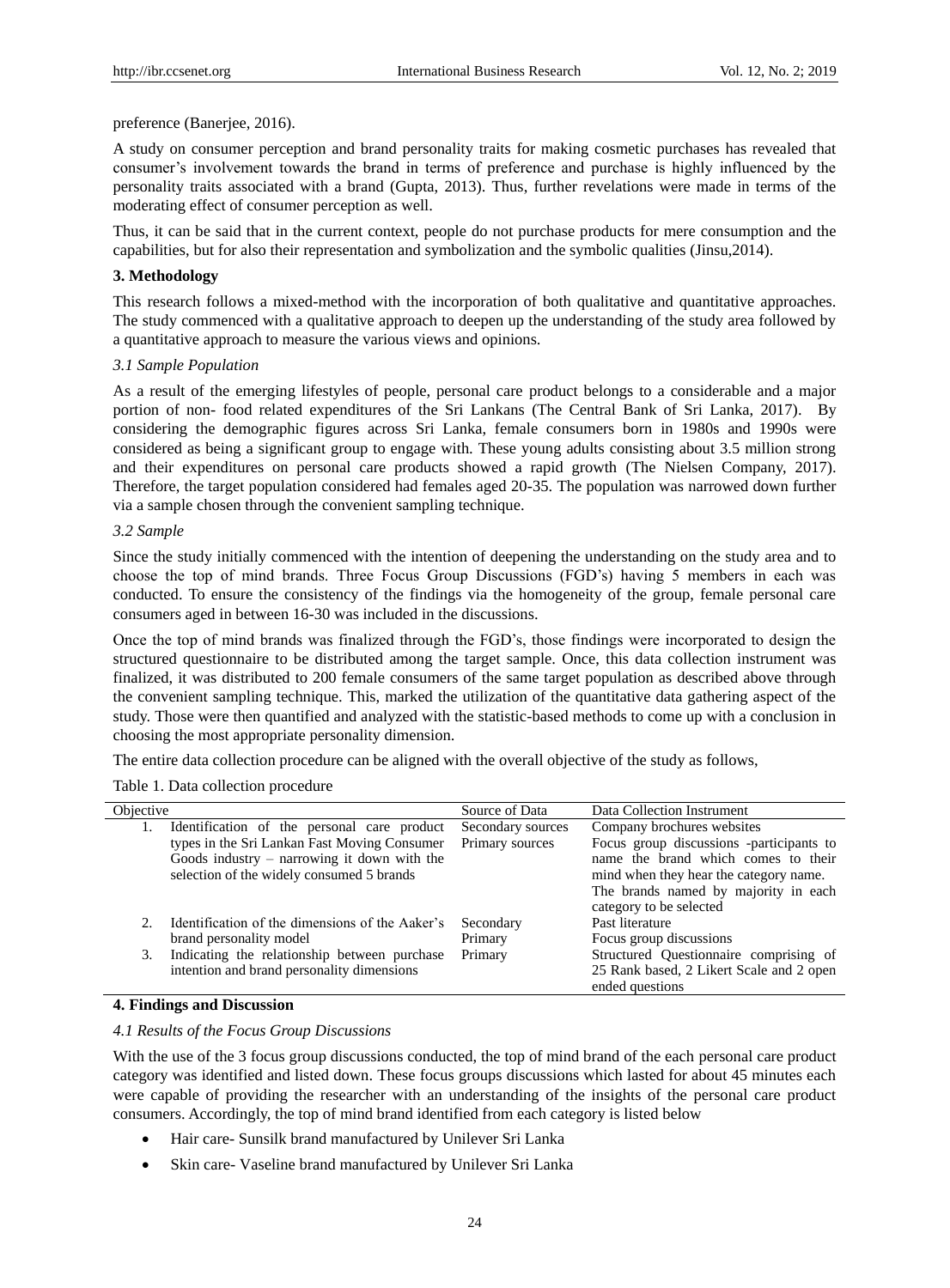- Oral care Signal brand manufactured by Unilever Sri Lanka
- Cosmetics Lakme brand marketed by Unilever Sri Lanka
- Fragrances Rexona brand manufactured by Unilever Sri Lanka

In terms of identifying the top of mind brand, the participants were explained about the product category without any indication of the brands and was asked to name the brand name that comes to their mind when they hear the category name. The brands were finalized based on the number of times it was repeated by the customers when the question was asked. An interesting finding was the fact that all the brands picked by the majority were manufactured by Unilever Sri Lanka.

The other significant findings of the focus group discussions was about the importance that these participants held for the personal care brands in terms of it reflecting g their personality. The participants believed that they prefer and would undoubtedly choose those brands which they could closely associate with their personality over the other options. Hence, the findings of the literature survey was confirmed via this as well.

#### *4.2 Results of the Survey*

Those findings were then used to design the structured questionnaire that firmly targeted upon identifying the most appropriate personality dimension to be reflected in each of the chosen brand. Once the data was gathered it was analyzed through statistical techniques. Kruskal-Wallis H test is a rank-based nonparametric (distribution free) test which is used to determine whether there are statistically significant differences between two or more groups of an independent variable on a continuous or ordinal dependent variable (McDonald, 2014). Simply, it compares the identified groups of the independent variable based on the mean ranks. The SPSS output provides a mean rank which considers this type of data as "K Independent Samples". This test also provides the "Chi-square test statistic" which determines whether there is a relationship between the independent and the dependent variable through alpha error rate or level of significance.

Kruskal-Wallis H test was then followed by "Nemenyi post hoc test" to distinguish between the independent variable groups. To distinguish between different personality dimensions, the mean rank differences were calculated and those differences between personality dimensions are compared against the above calculated Minimum Significant Difference (MSD) value of 30.62. If the mean difference between a personality dimension pairs is greater than 30.62, it is concluded that there is a significant difference between the consumer "preferences towards a particular brand with the inclusion/association of those personality dimensions. If the value is less than 30.62, it is concluded that there isn"t a significant difference in the consumer"s preference with the inclusion/association of the personality dimensions.

Accordingly the findings are as below for each of the selected brands,

#### 4.2.1 Lakme

|--|

|       | <b>Personality Dimension</b> |     | Mean Rank |
|-------|------------------------------|-----|-----------|
| Score | Sincerity                    | 100 | 231.50    |
|       | Excitement                   | 100 | 244.50    |
|       | Competence                   | 100 | 280.50    |
|       | Sophistication               | 100 | 285.50    |
|       | Ruggedness                   | 100 | 210.50    |
|       | Total                        | 500 |           |

According to Kruskal Wallis H test, it showed that there was a statistically significant difference in the consumer"s preference towards Lakme brand with reference to different personality traits. According to mean rank scores, it is evident that Sophistication is ranked the highest while ruggedness is ranked as the lowest.

| Nemenyi Post Hoc test results |  |  |
|-------------------------------|--|--|
|                               |  |  |

|                   | <b>Sincerity</b> | Excitement | Competence | Sophistication | <b>Ruggedness</b> |
|-------------------|------------------|------------|------------|----------------|-------------------|
| <b>Sincerity</b>  |                  | $-13$      | -49        | -54            |                   |
| <b>Excitement</b> |                  |            | $-36$      | $-41$          | 34                |
| Competence        | 49               | 36         |            | - 1            | 70                |
| Sophistication    | 54               | 41         |            |                |                   |
| <b>Ruggedness</b> | -21              | $-34$      | $-70$      | -75            |                   |

Out of the values that exceed the MSD value of 30.62, is that of the Sophistication/ Ruggedness pair which has the biggest difference of 75. Therefore, it can be stated that there is a significant difference in consumer"s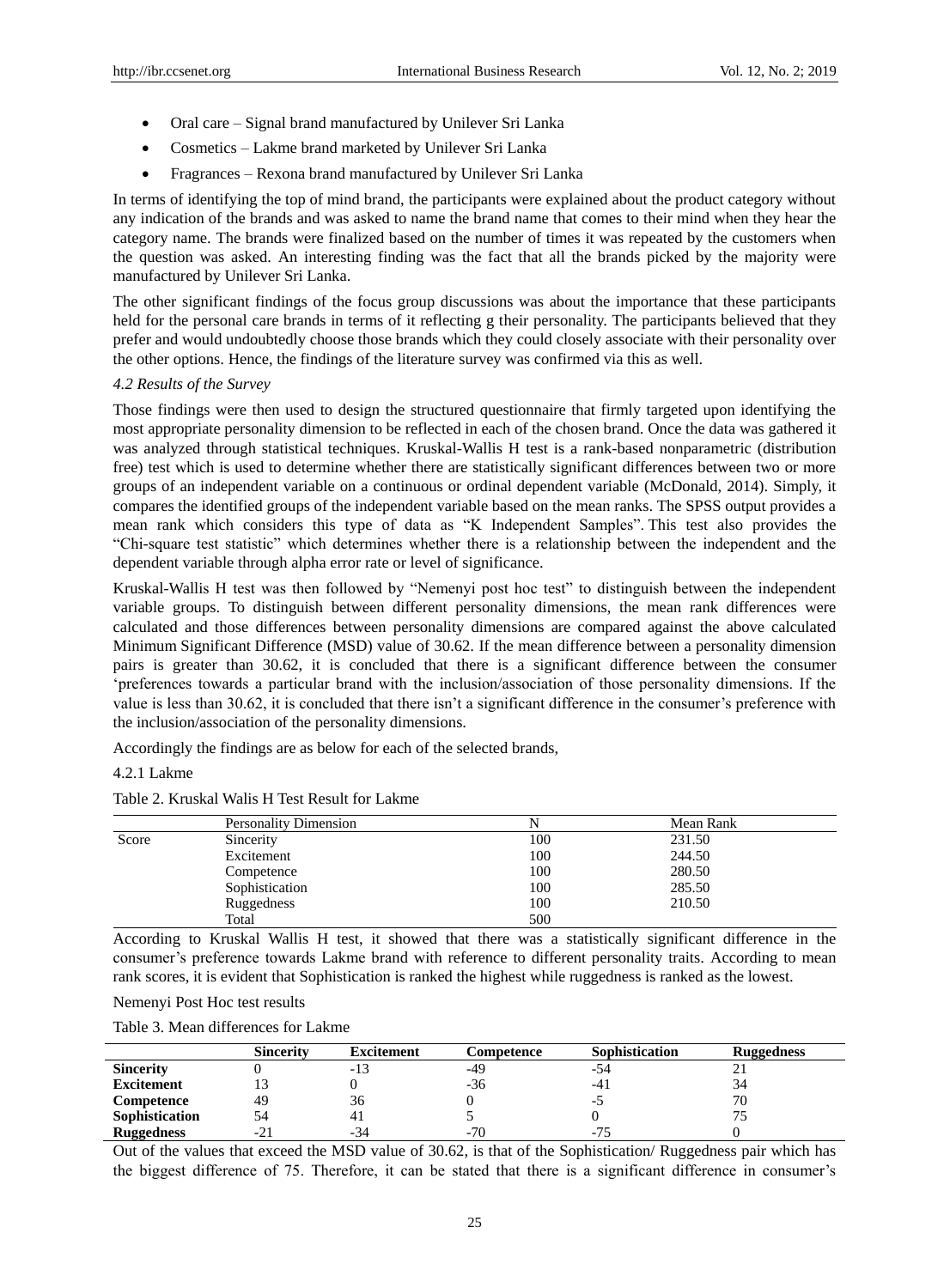preference towards Lakme brand with the inclusion of a promotional message which has sophistication dimension and ruggedness dimension.

## 4.2.2 Rexona

#### Table 4. Kruskal Walis H Test Result for Rexona

|       | Personality dimension |     | Mean Rank |
|-------|-----------------------|-----|-----------|
| Score | Sincerity             | 100 | 240.01    |
|       | Excitement            | 100 | 274.33    |
|       | Competence            | 100 | 288.42    |
|       | Sophistication        | 100 | 238.05    |
|       | Ruggedness            | 100 | 211.70    |
|       | Total                 | 500 |           |

According to Kruskal Wallis H test, it showed that there was a statistically significant difference in the consumer"s preference towards Rexona brand with reference to different personality traits. According to mean rank scores, it is evident that Competence is ranked the highest while ruggedness is ranked as the lowest.

#### Nemenyi Post Hoc test results

## Table 5. Mean differences for Rexona

|                   | <b>Sincerity</b> | <b>Excitement</b> | Competence | <b>Sophistication</b> | <b>Ruggedness</b> |
|-------------------|------------------|-------------------|------------|-----------------------|-------------------|
| <b>Sincerity</b>  |                  | $-34.32$          | $-48.41$   | 1.96                  | 28.31             |
| <b>Excitement</b> | 34.32            |                   | $-14.09$   | 36.28                 | 62.63             |
| Competence        | 48.41            | 14.09             |            | 50.37                 | 76.72             |
| Sophistication    | $-1.96$          | $-36.28$          | $-50.37$   |                       | 26.35             |
| <b>Ruggedness</b> | $-28.31$         | $-62.63$          | $-76.72$   | $-26.35$              |                   |

Out of the values that exceed the MSD value of 30.62, is that of the Competence/ Ruggedness pair which has the biggest difference of 76.72. Therefore, it can be stated that there is a significant difference in consumer's preference towards Rexona brand with the inclusion of a promotional message which has competence dimension and ruggedness dimension.

#### 4.2.3 Signal

## Table 6. Kruskal Walis H Test Result for Signal

|       | Personality dimension |     | Mean Rank |
|-------|-----------------------|-----|-----------|
| Score | Sincerity             | 100 | 296.50    |
|       | Excitement            | 100 | 280.50    |
|       | Competence            | 100 | 311.50    |
|       | Sophistication        | 100 | 194.50    |
|       | Ruggedness            | 100 | 169.50    |
|       | Total                 | 500 |           |

According to Kruskal Wallis H test, it showed that there was a statistically significant difference in the consumer"s preference towards Signal brand with reference to different personality traits. According to mean rank scores, it is evident that Competence is ranked the highest while ruggedness is ranked as the lowest.

## Nemenyi Post Hoc test results

Table 7. Mean differences for Signal

|                   | <b>Sincerity</b> | <b>Excitement</b> | Competence | Sophistication | <b>Ruggedness</b> |
|-------------------|------------------|-------------------|------------|----------------|-------------------|
| <b>Sincerity</b>  |                  | 10                |            | 102            | 127               |
| <b>Excitement</b> | -16              |                   | $-31$      | 86             |                   |
| Competence        |                  |                   |            |                | 142               |
| Sophistication    | $-102$           | -86               | $-117$     |                | 25                |
| <b>Ruggedness</b> | $-127$           | -111              | -142       | -25            |                   |

Out of the values that exceed the MSD value of 30.62, is that of the Competence/ Ruggedness pair which has the biggest difference of 76.72. Therefore, it can be stated that there is a significant difference in consumer's preference towards Signal with the inclusion of a promotional message which has competence and ruggedness dimensions.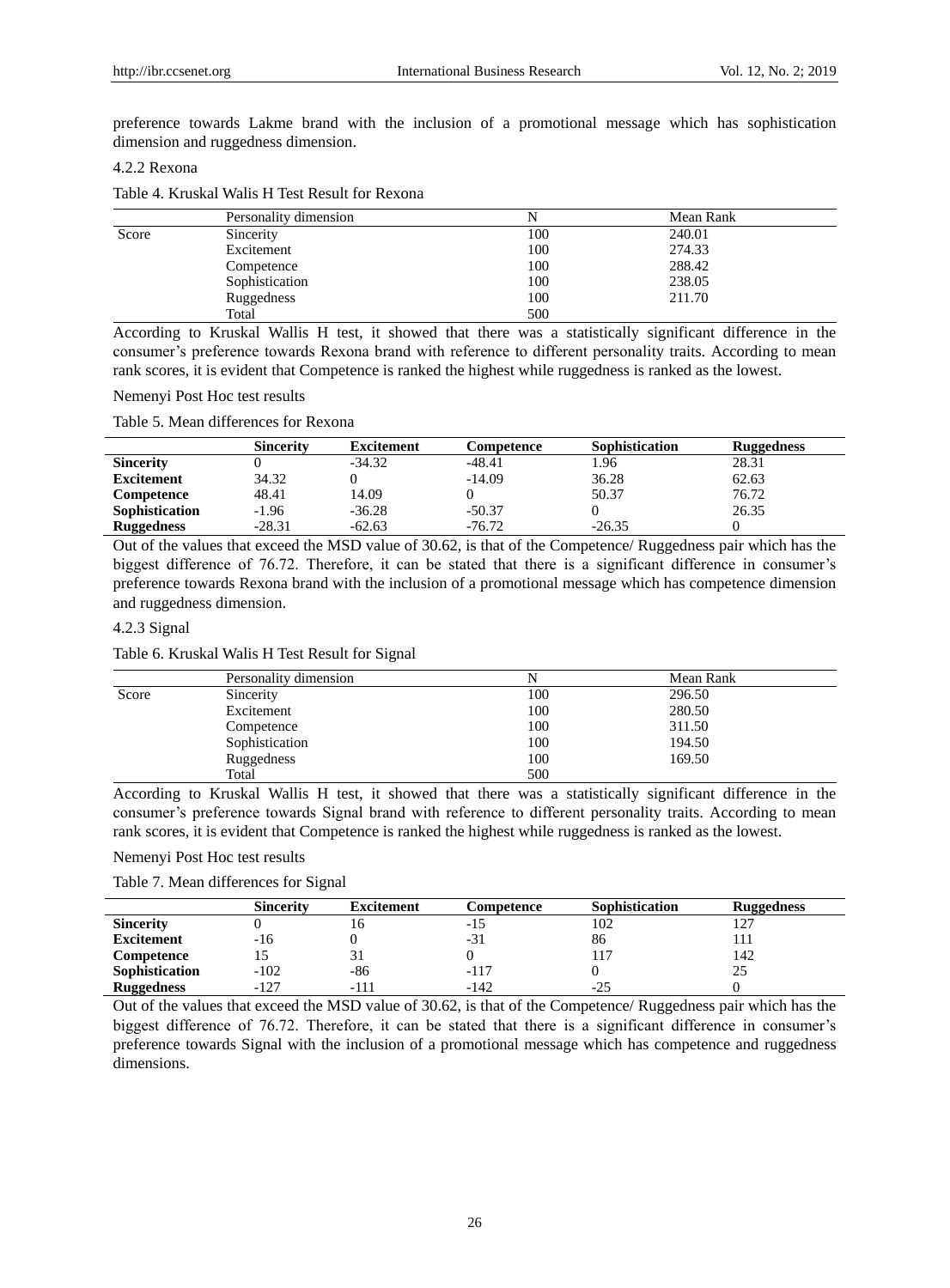## 4.2.4 Vaseline

|       | <b>Personality Dimension</b> |     | Mean Rank |
|-------|------------------------------|-----|-----------|
| Score | Sincerity                    | 100 | 313.50    |
|       | Excitement                   | 100 | 284.50    |
|       | Competence                   | 100 | 288.50    |
|       | Sophistication               | 100 | 215.50    |
|       | Ruggedness                   | 100 | 150.50    |
|       | Total                        | 500 |           |

## Table 8. Kruskal Walis H Test Result for Vaseline

According to Kruskal Wallis H test, it showed that there was a statistically significant difference in the consumer"s preference towards Vaseline with reference to different personality traits. According to mean rank scores, it is evident that **Sincerity** is ranked the highest while **ruggedness** is ranked as the lowest.

## Nemenyi Post Hoc test results

Table 9. Mean differences for Vaseline

|                   | <b>Sincerity</b> | <b>Excitement</b> | Competence | <b>Sophistication</b> | <b>Ruggedness</b> |
|-------------------|------------------|-------------------|------------|-----------------------|-------------------|
| <b>Sincerity</b>  |                  | 29                |            | 98                    | 163               |
| <b>Excitement</b> | $-29$            |                   | -4         | 69                    | 134               |
| Competence        | $-25$            |                   |            |                       | 138               |
| Sophistication    | -98              | -69               | $-73$      |                       | ნა                |
| <b>Ruggedness</b> | $-163$           | $-134$            | $-138$     | -65                   |                   |

Out of the values that exceed the MSD value of 30.62, is that of the Sincerity/ Ruggedness pair which has the biggest difference of 76.72. Therefore, it can be stated that there is a significant difference in consumer's preference towards Vaseline brand with the inclusion of a promotional message which has Sincerity and ruggedness dimensions.

## 4.2.5 Sunsilk

Table 10. Kruskal Walis H Test Result for Sunsilk

|       | Personality dimension | N   | Mean Rank |  |
|-------|-----------------------|-----|-----------|--|
| Score | Sincerity             | 100 | 268.50    |  |
|       | Excitement            | 100 | 298.50    |  |
|       | Competence            | 100 | 285.50    |  |
|       | Sophistication        | 100 | 239.50    |  |
|       | Ruggedness            | 100 | 160.50    |  |
|       | Total                 | 500 |           |  |

According to Kruskal Wallis H test, it showed that there was a statistically significant difference in the consumer"s preference towards Sunsilk with reference to different personality traits.

According to mean rank scores, it is evident that **Excitement** is ranked the highest while **ruggedness** is ranked as the lowest.

Nemenyi Post Hoc test results

Table 11. Mean differences for Sunsilk

|                   | <b>Sincerity</b> | <b>Excitement</b> | Competence | Sophistication | <b>Ruggedness</b> |
|-------------------|------------------|-------------------|------------|----------------|-------------------|
| <b>Sincerity</b>  |                  | -30               | $-1$ .     | 29             | 108               |
| <b>Excitement</b> | 30               |                   |            | 59             | 138               |
| Competence        |                  | -13               |            | 46             | 125               |
| Sophistication    | $-29$            | $-59$             | -46        |                | 79                |
| <b>Ruggedness</b> | $-108$           | $-138$            | $-125$     | $-79$          |                   |

Out of the values that exceed the MSD value of 30.62, is that of the Excitement/ Ruggedness pair which has the biggest difference of 76.72. Therefore, it can be stated that there is a significant difference in consumer's preference towards Sunsilk brand with the inclusion of a promotional message which has Excitement and ruggedness dimensions.

# **5. Conclusion**

Brand personification is one such area which is concerned with humanizing a brand in to a human-like character. Being such an interesting area, the importance of associating the suitable human-based personality that goes in line with the brand image is of utmost importance in designing communications. Thus, based on it, the research study was focused upon the identification of the most suitable personality dimension to be implicated in each of the selected personal care brand being selected. With reference to the personal care product categorizations, Siganal, Lakme, Vaseline, Rexona, and Sunsilk were identified as the Top of Mind Brands within the personal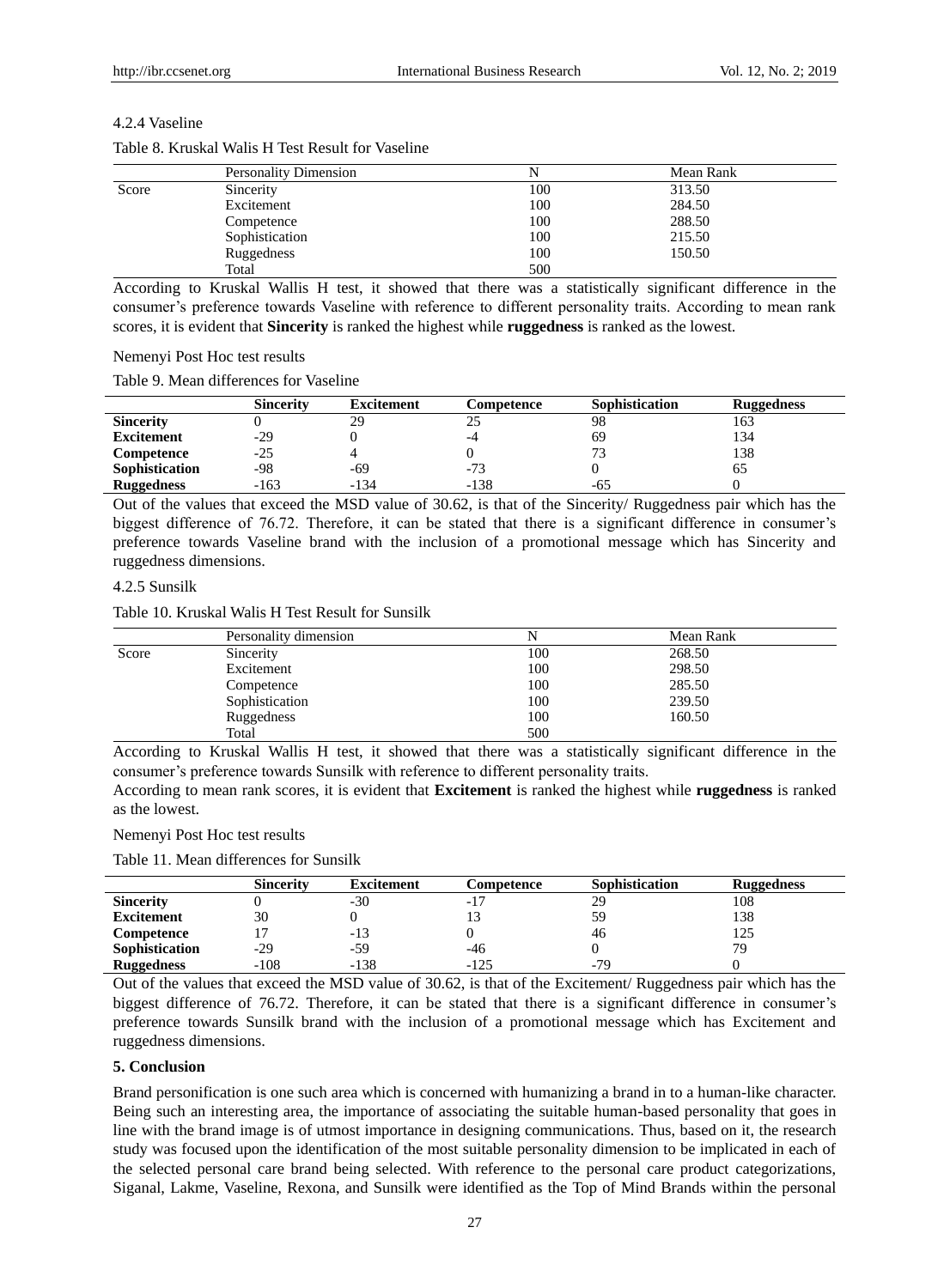care product consumers.

According to the discussions carried out with the same, it was also evident that the consumers prefer to see a reflection of themselves in the personal care products that they consumer. Hence, they get attracted towards the brand if such reflection exists. Those consumers prefer to see personalities such as the down to earth humble nature, and willingness to try out new things, the capability to do something successfully and the upper-class related mentality in them. The consumers does not prefer the masculine nature to be prevalent in any of those products they consume.

With reference to the identification of the most suitable dimension to be associated with each brand, Kruskal-Wallis H test was followed by Nemeneyi Post Hoc test to distinguish among the perceived differences in preference among different dimensions. Accordingly, it was revealed that Competence was the preferred dimension for Rexona and Signal, Sophistication was preferred for Lakme. Sincerity was the preferred dimension for Vaseline while Excitement was preferred fir Sunsilk.

On a concluding note it can be noted that, brand personification is becoming increasingly attractive in the context of marketing communications, but the need of identifying and applying the proper humanizing aspect is of utmost importance to make the promotion attractive and appealing.

#### **6. Managerial Implications and Recommendations for Future Research**

With reference to the findings of the study, the following personality dimensions can be recommended to be highlighted in their promotions for the selected brands. Lakme is a brand which should be associated with a high class personality, while Rexona and Signal are viewed as brands which should reflect the success or capability of the brand itself. Vaseline is recommended to be associated with a down to earth, humble nature while Sunsilk can be associated with innovativeness and excited nature. It is also recommended not to associate masculine, rough nature to these brands since the female consumers does not prefer it at all.

In terms of the recommendation for the future research studies, it is better if the moderating effect is also taken in to account. Due to the inability of dealing with a wide scope the moderating impact hasn"t been considered. As explained in literature, a moderating impact through adding a variable such as and endorser or communication media can be tested through future researches.

#### **References**

- Aaker, J. L. (1997). Dimesnions of Brand Personality. *Journal of Marketing Research, 34*, 347-356. https://doi.org/10.1177/002224379703400304
- Banerjee, S. (2016). Influence of consumer personality, brand personality, and corporate personality. *Asia Pacific Journal of Marketing and Logistics, 28*, 198-216. https://doi.org/10.1108/APJML-05-2015-0073
- Bensi, P. (2015). *Linkedin*. Retrieved October 11, 2016, from https://www.linkedin.com/pulse/5-successful-examples-brand-personification-patrick-bensi
- Cooray, S. (2016). Spend on Marketing Communication activities.
- Dolatabadi, H. R., Kazemi, A., & Rad, S. N. (2012). The Impact of Brand Personality on Product Sale through Brand Equity (Case Study: Cosmetic Products Retailers). *International Journal of Academic Research in Business and Social Sciences, 2*(2), 294-309.
- Gupta, V. (2013). A study on Consumer perception and Brand Personality. *GYANPRATHA – ACCMAN Journal of Management, 5*(1).
- He, J. (2012). Sincerity, excitement and sophistication: The different effects of perceived brand. *Nankai Business Review International, 3*, 398-412. https://doi.org/10.1108/20408741211283746
- Jin Su, X. T. (2014). Exploring the personality of sportswear brands. *Sport, Business and Management: An International Journal, 4*(2), 178-192. https://doi.org/10.1108/SBM-08-2012-0032
- Maehle, N., & Shneo, R. (2010). On congruence between brand and human. *Journal of Product & Brand Management, 19*, 44-53. https://doi.org/10.1108/10610421011018383
- Maehle, N., & Shneor, R. (2009). "On Congruence between Brand and Human Personalities". *Journal of Product and Brand Management, 19*(1), 44-53. (ISSN 1061-0421). https://doi.org/10.1108/10610421011018383
- McDonald, J. H. (2014). Kruskal Wallis Test. In *Handbook of Biological Statistics* (pp. 157-164). Baltimore, Maryland: Sparky House Publishing.
- Monger, B. (2012, May 30). *The Personality of Brands -Using Effective Brand Personality to Grow Your*